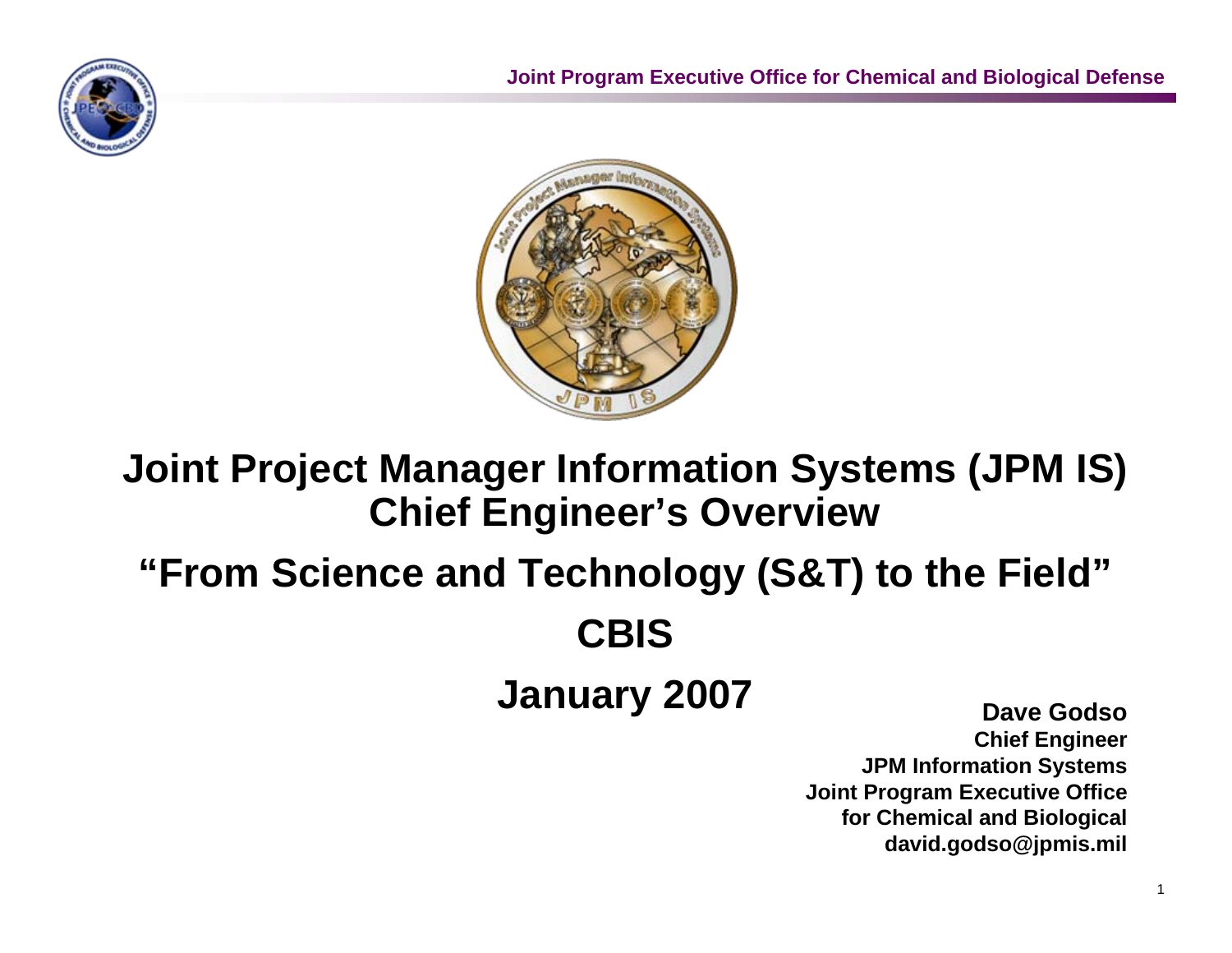

# **Agenda**

- **Current Acquisition**
- **Techniques to Improve Transition Success**
- **Challenges and How We Address Them**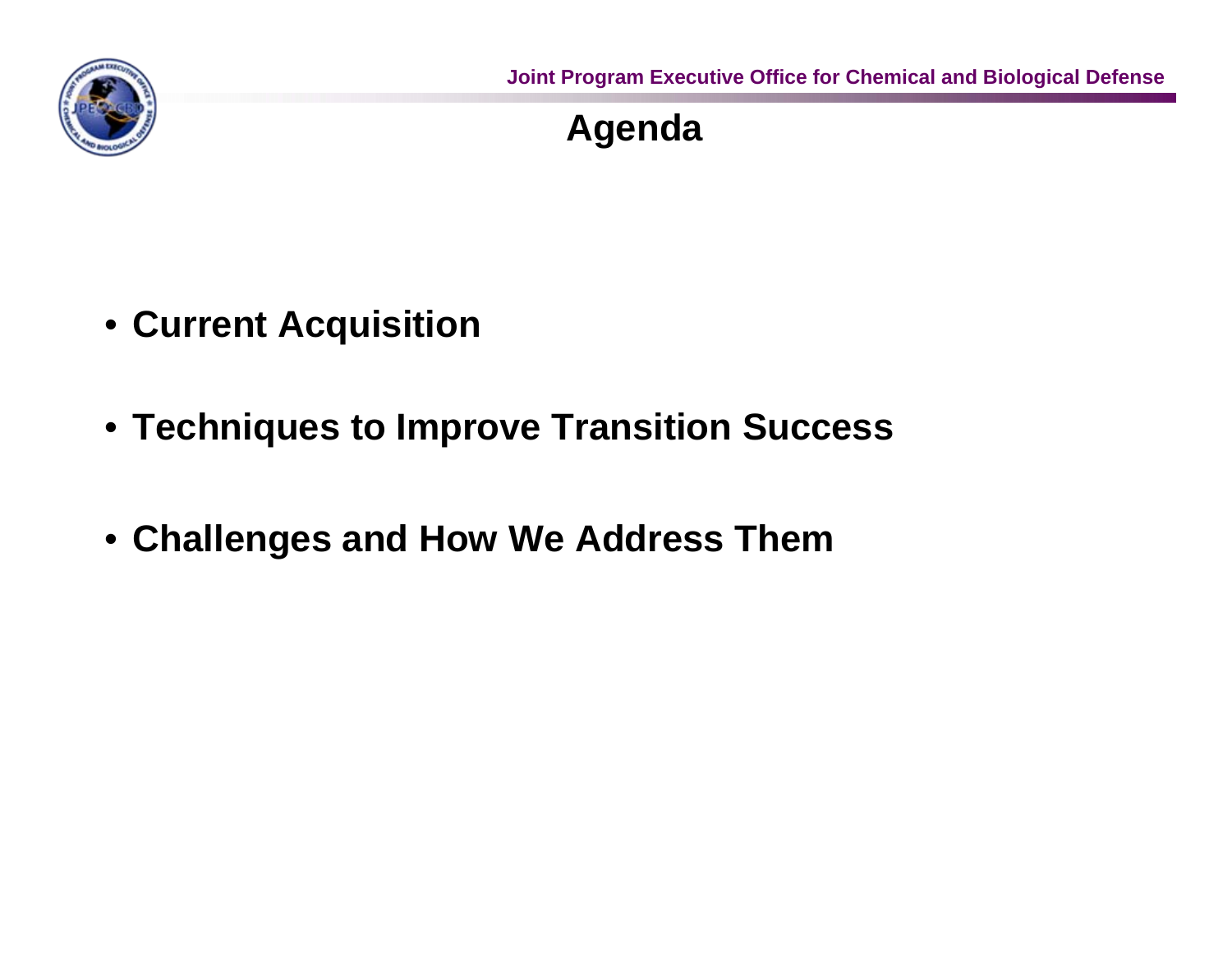

#### **Current Acquisition - Mission**

**Integrating CBRN Information Technology and capabilities with all Service C2/C4ISR systems, environments, and platforms, fielding those capabilities to the Warfighter and supporting the Warfighter**

- **Tactical to Strategic**
- **All DoD Military Services**
	- **All Echelons**
- **Real-Time Response to Deliberate Planning**
- **One Stop Shop for DoD CBRN Information Technology Warfighter Capabilities**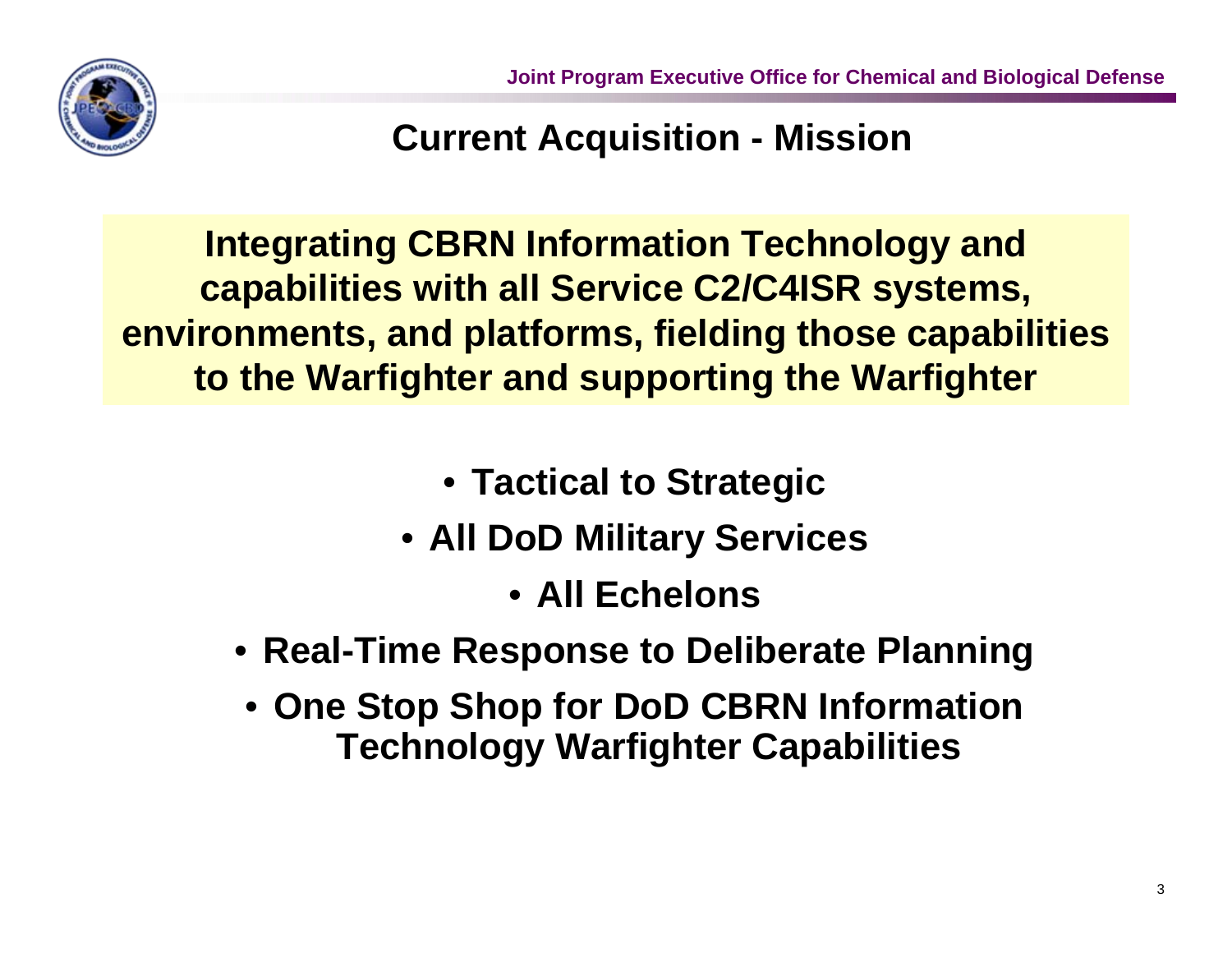

# **Current Acquisition - Organization**



- **Science and Technology –**
	- **Mr. Les Anderson make transition "tangible" / track / facilitate**
- **Architecture**
	- **Mr. Andy Hill plan for transition (Architecture/Data, Human Systems Interfaces (HSI), Information Assurance (IA,) C2/C4ISR)**
- **Test**
	- **Mr. Marcus Fieger are the transitioned products "VV&A"-ed and/or "VV&A"-able?**
- **Product Support**
	- **Mr. Gerald Slonaker can we train to them and support them?**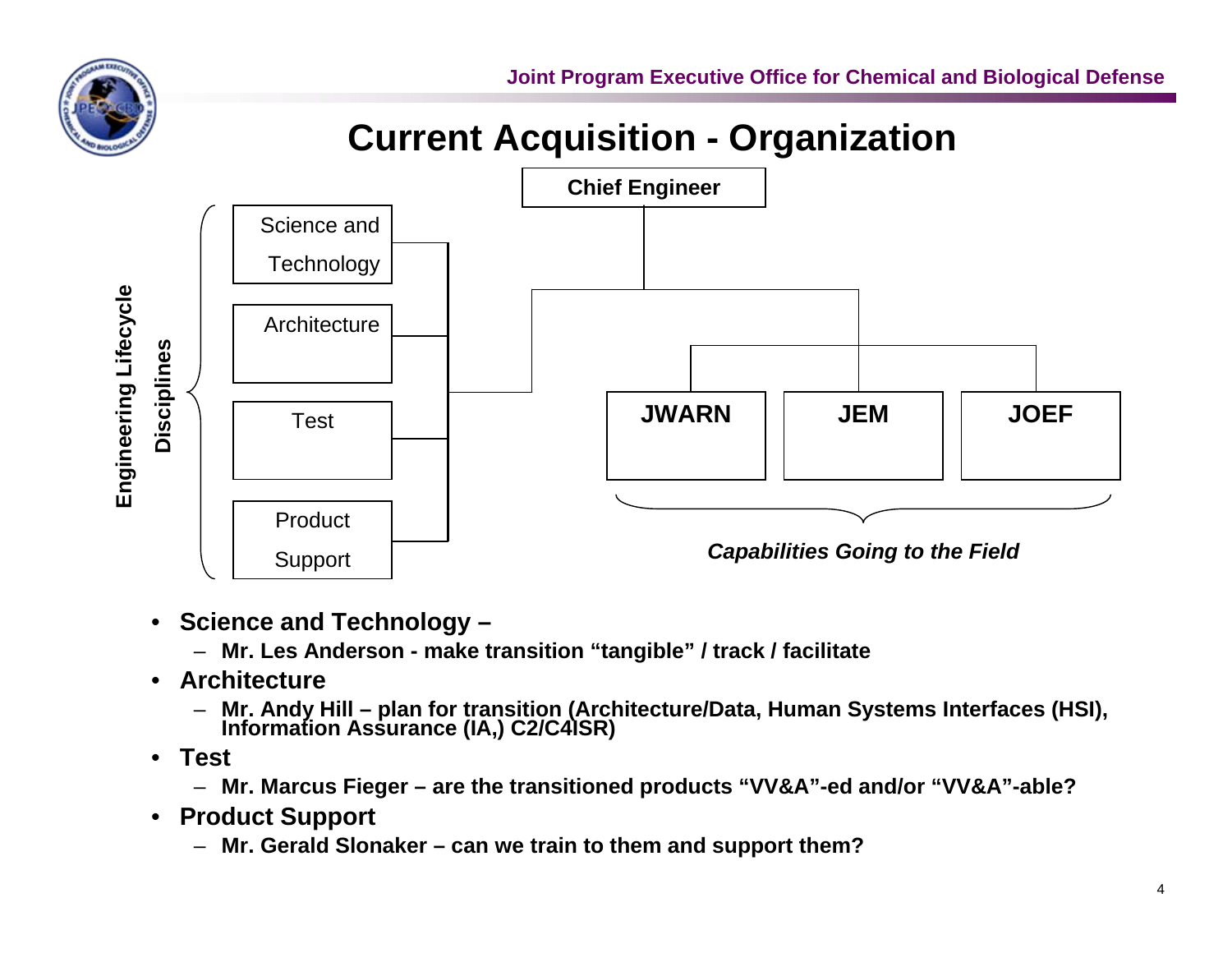#### **Current Acquisition – Two Points of Transition for CBRN Information Systems**

- **1. From Science and Technology (S&T) to JPM IS**
- **2. From JPM IS to the Field**
- **WANT TO:**
	- **Minimize cycle time to get required new capabilities and updates to existing capabilities to the Warfighter quickly and cost effectively**
	- **Insulate our technology from infrastructure change to the extent possible, so we can maximize the resources spent on CBRN capabilities (e.g. everyone should not be worried about webservices, security, content delivery, mediation, etc)**
- **MUST:**
	- **Standardize our engineering processes and environments to create a more effective cycle from S&T to JPM IS and from JPM IS to the Field (Warfighter)**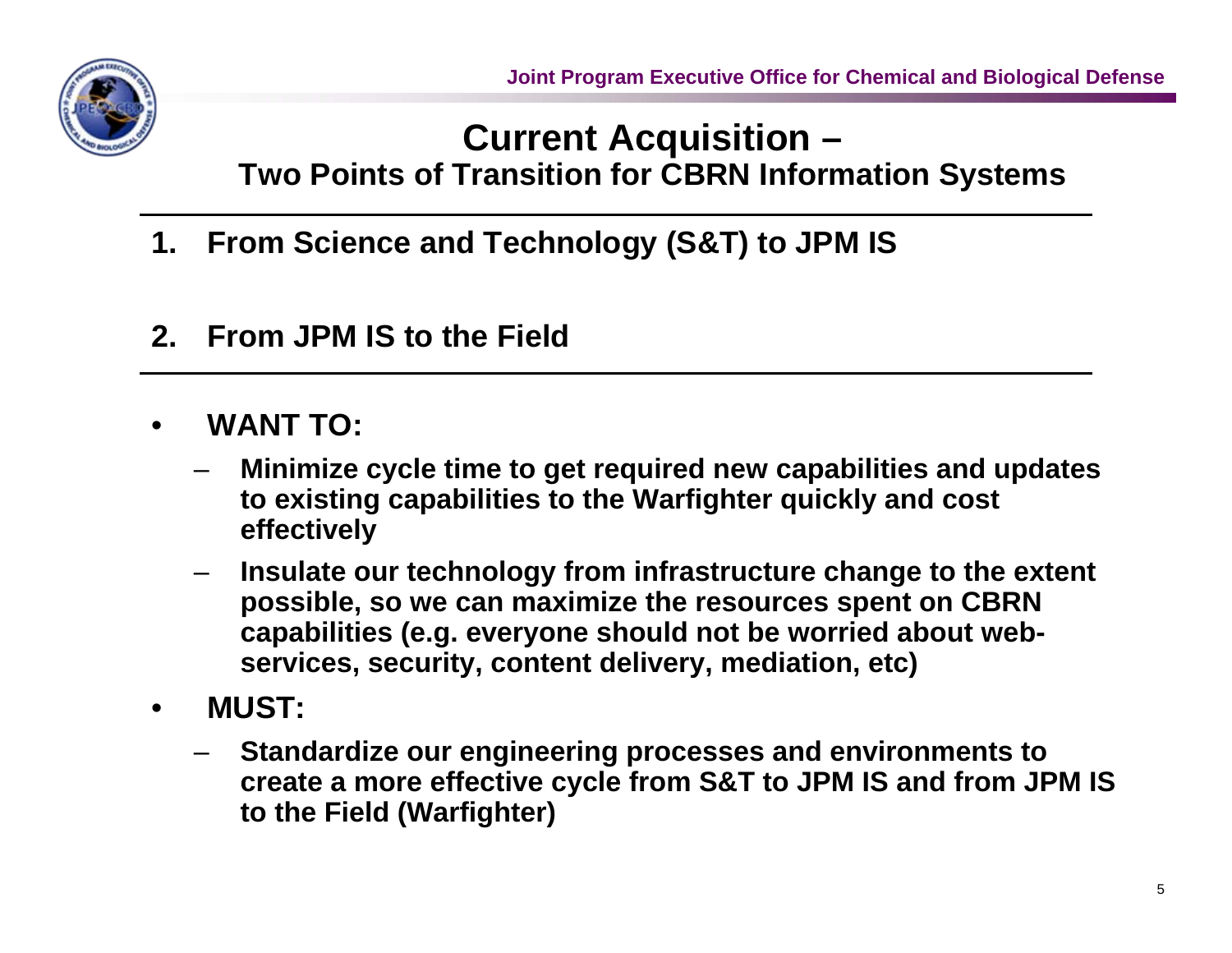# **Techniques for Improving Transition**

- **Common Installation Process / Specifications**
	- **Would like Tech Base to utilize JPM IS emergent product**
	- **Ability to "hook-in" your application/service installation**
- **Common Development Environment / Specifications**
	- **Need well-documented instructions and automated scripts to build and install software**
		- **Accurate and detailed software product / module specifications**
		- **Accurate and detailed software version descriptions and manifests**
	- **Alignment of development tools, languages, and environments to the extent possible and practical**
	- **Cost effective design and development tools**
		- **Maintenance is the most expensive part of the program lifecycle**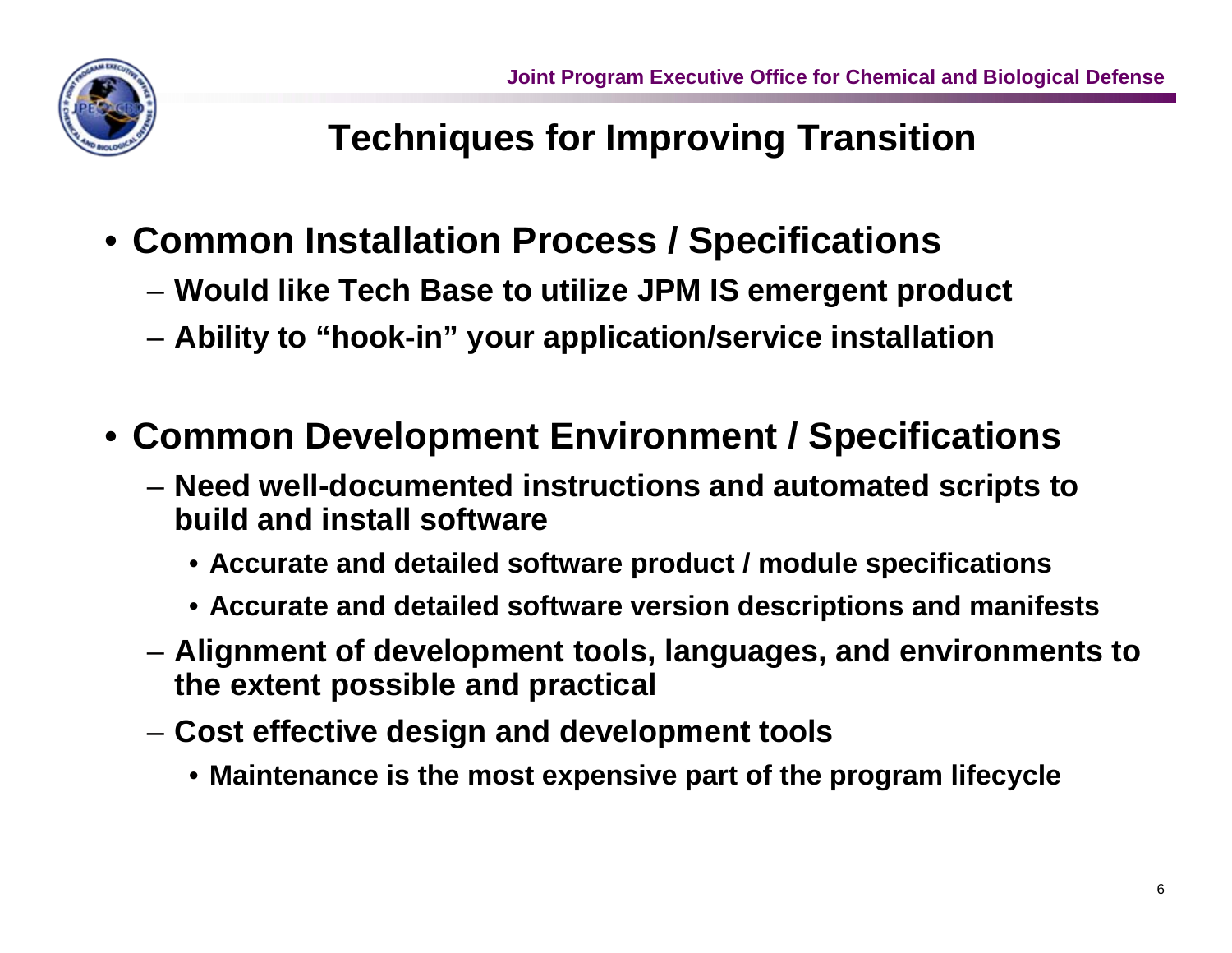

# **Techniques for Improving Transition**

- **Software Development Kits**
	- **Same Architecture: Components / Modules / Service Oriented Architecture (SOA) / Protocols**
	- **Same Version of Data Model and Schema**
	- **JWARN for Plug and Play (PnP) of Sensors and Information Systems Components [NOTE: tracking to Holster and JCID on a Chip Efforts, but should be based on current JWARN protocol]**
	- **JEM for PnP of HD/HP models into the model harness architecture [First versions of SDK forthcoming.]**
	- **JOEF for PnP of Consequence Management / Course of Action models and calculators into the JOEF architecture**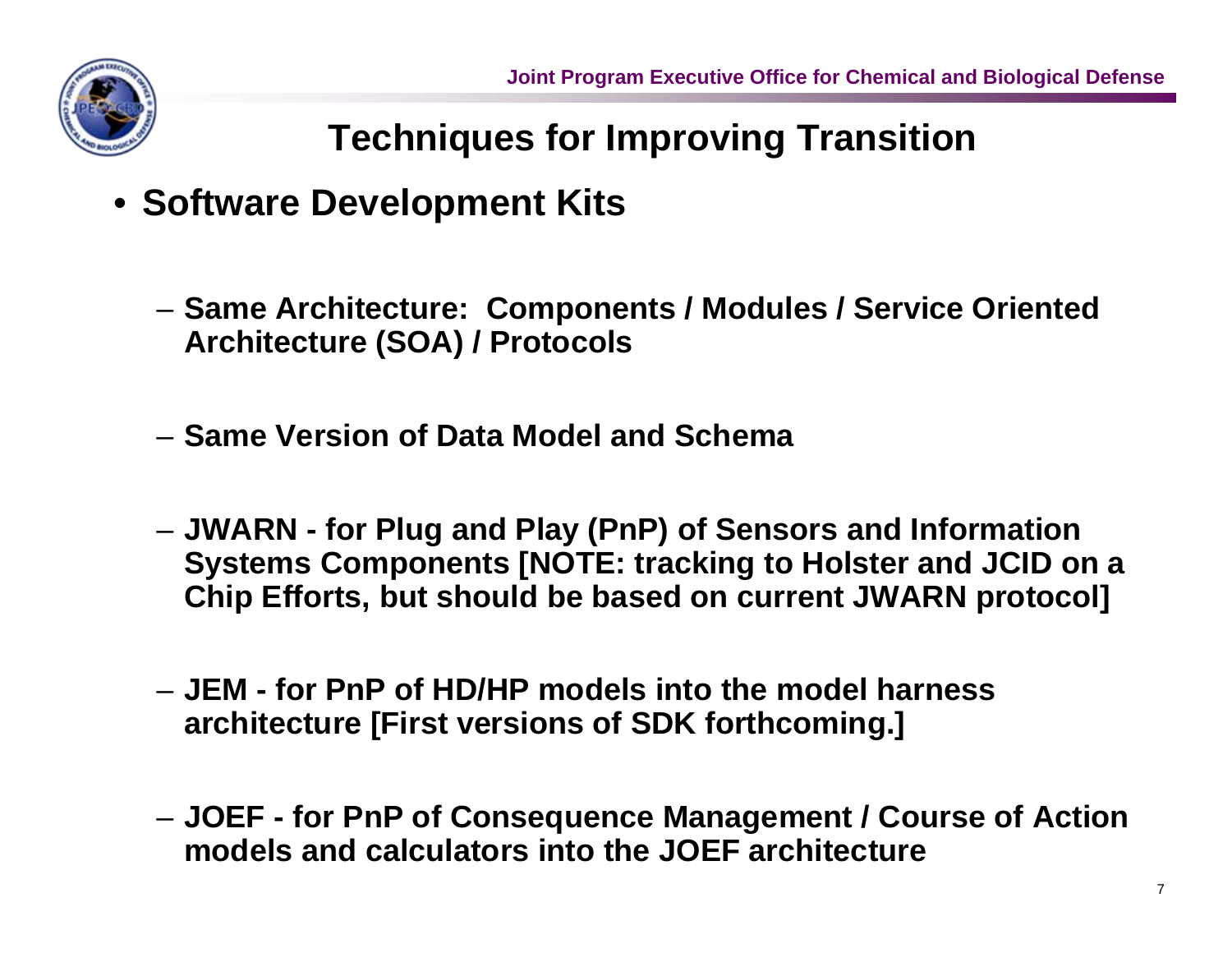

# **Techniques for Improving Transition**

- **Minimize intellectual property or restrictions on government use/modification and deployment of software, data, and documentation**
- **Horizontal Integration**
	- **Shared components across programs (SOA) implies TTAs will need to span more than one program of record**
	- **Acquisition strategy updates (Software Product Lines)**
- **Shared Configuration Management Repository between JS&TO and JPM IS**
- **Engage, write bug reports, track them to implementation and closure … JPM IS can always use more proactive eyes-on-product with feedback from the S&T community so we can improve our baseline and the feedback loop**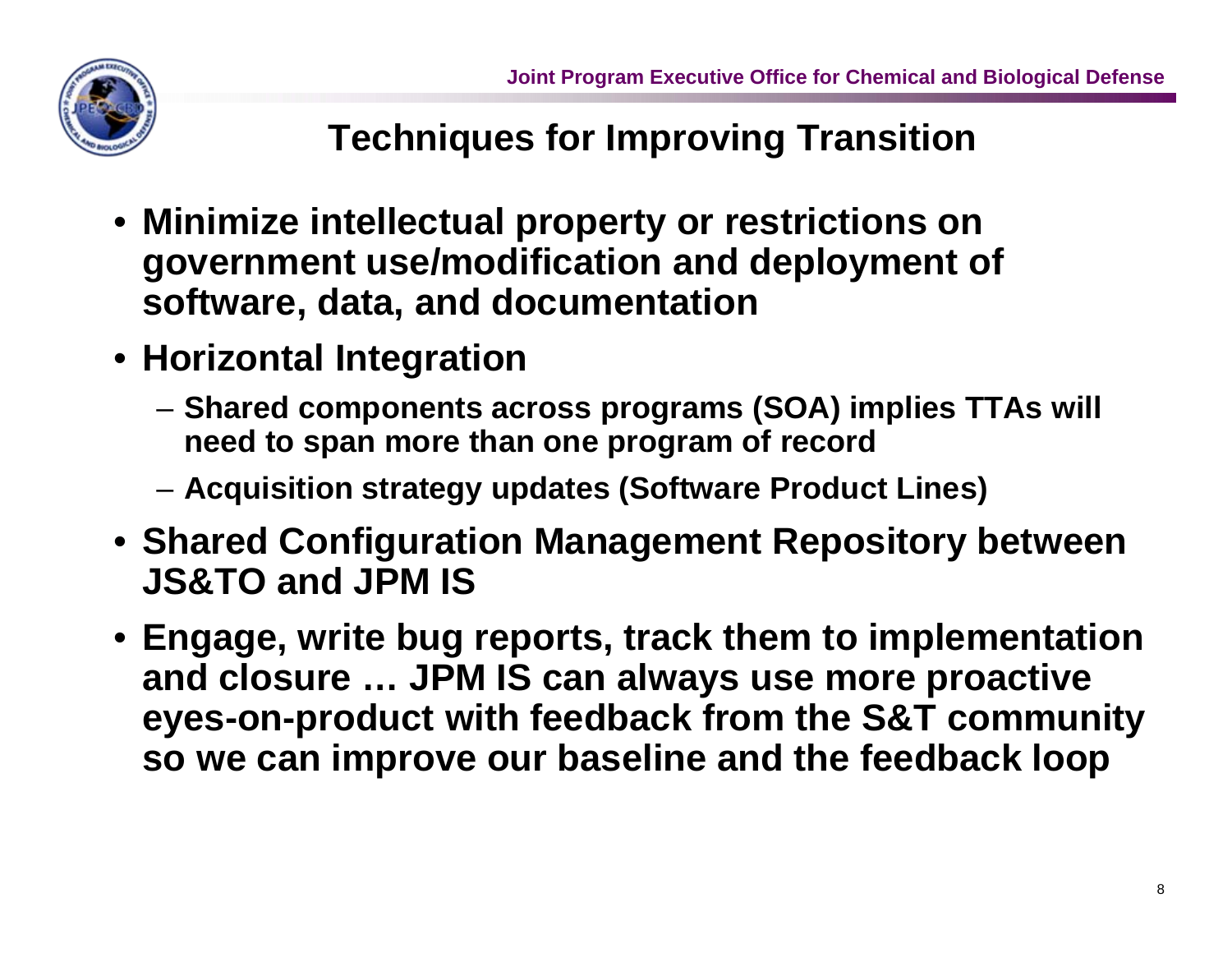

#### **Challenges and How We Address Them**

- **Our Field-target environments are always under development / evolution and pressure to field:**
	- **FBCB2, C2PC, MCS, GCCS-J/-X, etc. [All different schedules.]**
	- **Relationships and agreements, one by one we provide to all**
- **Tracking to system/environment consolidation over time**
	- **[FBCB2 => JCR/JBCP, FCS Platforms], [C2PC => JTCW], [GCCS-X => NECC], etc.**
	- **Day to day involvement and having a voice, vice reacting**
- **DoD Fielding Alignment**
	- **We are Joint but we must field to all four Services and their Service specific systems / hosts / environments (SoA)**
	- **Dedicated presence in the Army Software Blocking (ASWB)**

**Science & Technology Folks: If You want to know where we are going and when, look no further than the target environments and platforms to which we must field, mapped against the requirements of an "Increment" of a particular program.**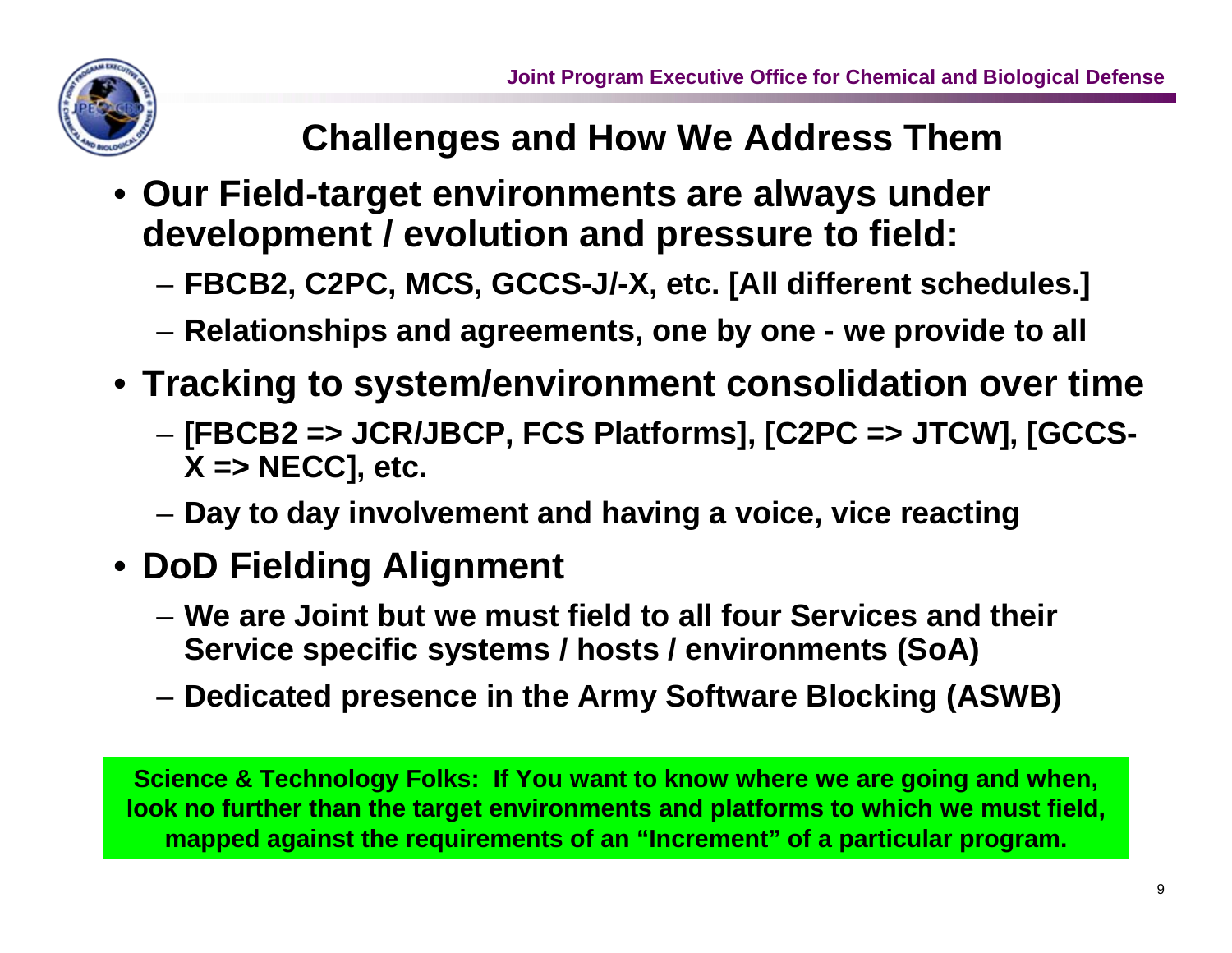

# **Challenges and How We Address Them**

- **Silver-bullet mentality… "SOA", "Web-Services", "XML", "Net-Centric"**
	- **Architecture, Data Management, Configuration Control**
	- **Stability & Control of Interfaces ("schemas", APIs, etc.)**
	- **Don't loose sight of basic good systems engineering practices and software design principles**
- **Provide different capabilities at all levels of echelon**
	- **Modular and configurable approach for services / software**
	- **Many agreements put in place with each Service target/platform**
- **Availability (horsepower, bandwidth, connectivity) –**
	- **Much of what we do in CBRN missions is at the tactical level**
	- **Meet net-centric enterprise tenants, but also work with the resources available at the tactical level**
	- **Parallelization and incremental calculations going forward**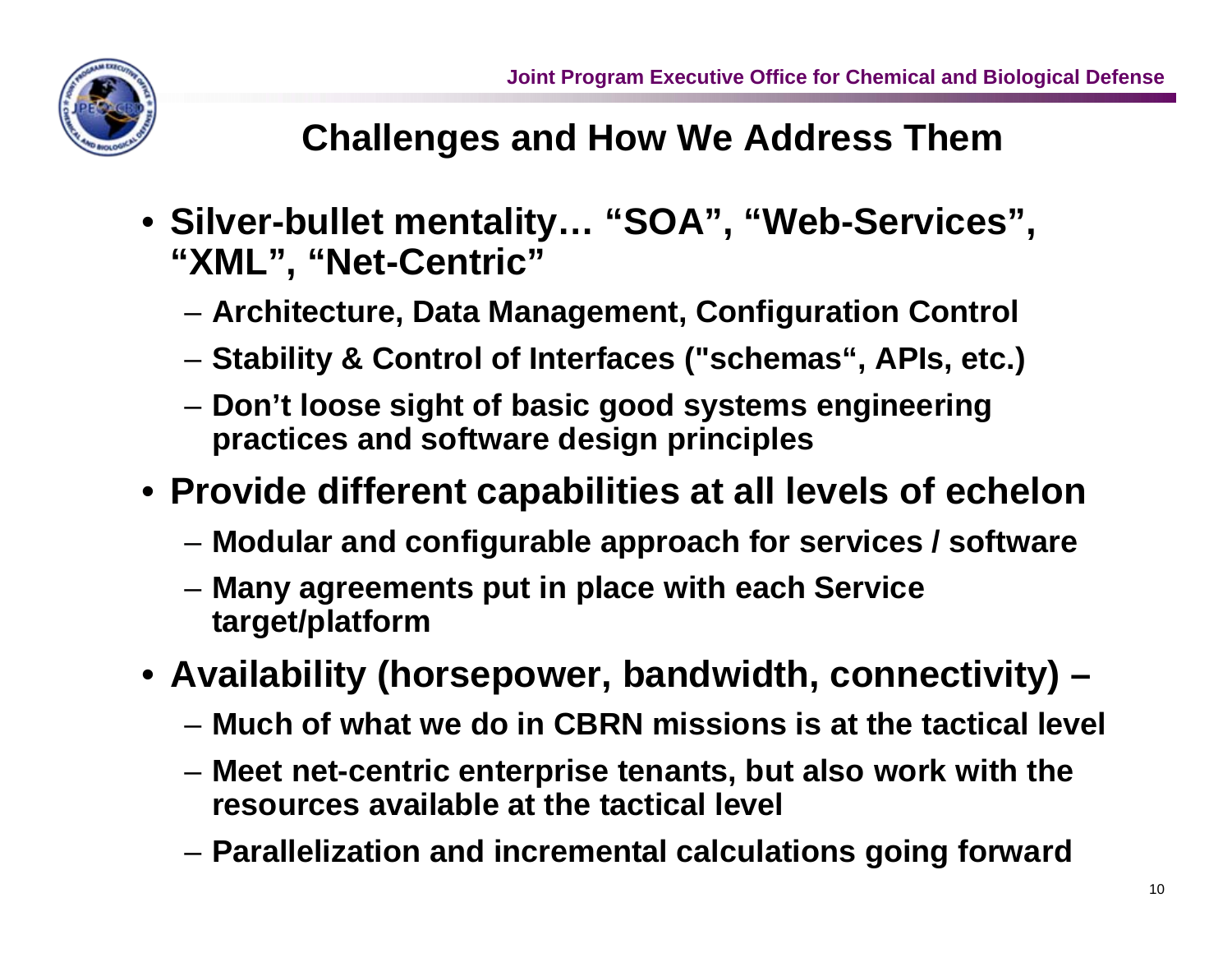

# **Challenges and How We Address Them**

# • **You're Done!**

- **In software, if you are ever "done", then you must:**
	- **Be irrelevant**
	- **Be out of business**
	- **Have legacy code that will likely never change (e.g. RS-232 protocol)**
- **Emerging technology, standards and greater DoD / DISA continue to change and we must always respond to that change to maintain compatibility and relevance and superior capability...**
- **At JPM IS we want to build infrastructure which insulates us from changes to the extent possible, so we can focus resources on CBRN capabilities, but must still respond to all to which we field**

*CBRN Information Technology is not Done… We're Just Getting Started… Our Relationship with the Tech Base is Critical to our success going forward!*